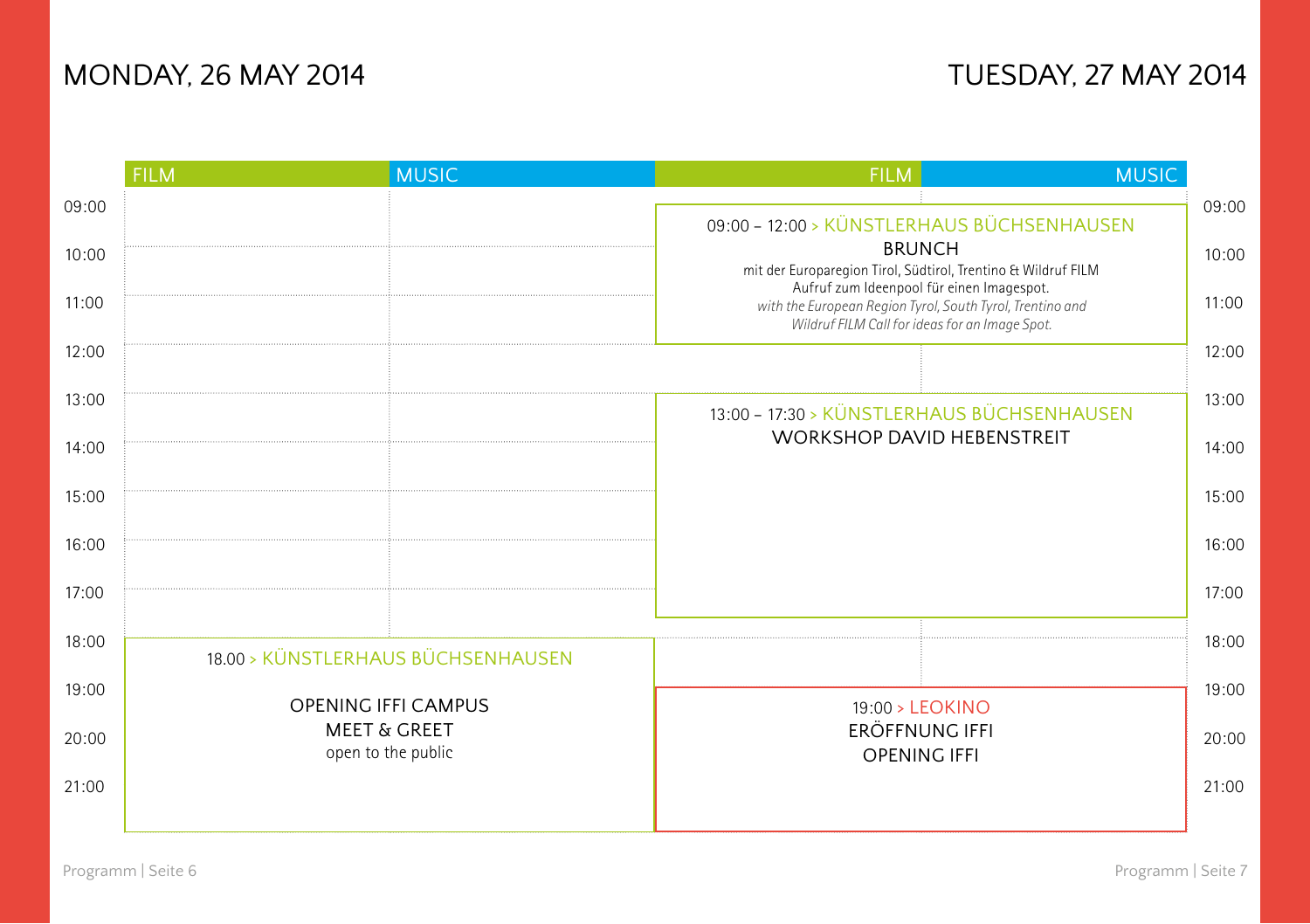|       | <b>FILM</b>                                | <b>MUSIC</b>                              | <b>FILM</b>                                | <b>MUSIC</b>                                  |       |
|-------|--------------------------------------------|-------------------------------------------|--------------------------------------------|-----------------------------------------------|-------|
| 09:00 |                                            |                                           |                                            |                                               | 09:00 |
|       | $09:00 - 12:00$                            | $09:00 - 12:00 > PMK$                     | $09:00 - 12:00$                            | $09:00 - 12:00 > PMK$                         |       |
| 10:00 | > KÜNSTLERHAUS                             | <b>SCREENING</b>                          | > KÜNSTLERHAUS                             | <b>FILM MUSIC</b>                             | 10:00 |
|       | <b>BÜCHSENHAUSEN</b><br><b>MASTERCLASS</b> | Sichtung und Auswahl<br>des Filmmaterials | <b>BÜCHSENHAUSEN</b><br><b>MASTERCLASS</b> | Projektarbeit Filmmusik<br>Work on film music |       |
| 11:00 | <b>KARL SAURER</b>                         | Screening and selection of footage        | VLADO ŠKAFAR                               |                                               | 11:00 |
|       |                                            |                                           |                                            |                                               |       |
| 12:00 |                                            |                                           |                                            |                                               | 12:00 |
|       |                                            |                                           |                                            |                                               |       |
| 13:00 | $13:00 - 16:00$                            | $13:00 - 18:00 > PMK$                     | $13:00 - 16:00$                            | $13:00 - 18:00 > PMK$                         | 13:00 |
| 14:00 | > KÜNSTLERHAUS                             | <b>FILM MUSIC</b>                         | > KÜNSTLERHAUS                             | <b>FILM MUSIC</b>                             | 14:00 |
|       | <b>BÜCHSENHAUSEN</b>                       | Projektarbeit Filmmusik                   | <b>BÜCHSENHAUSEN</b>                       | Projektarbeit Filmmusik                       |       |
| 15:00 | <b>MASTERCLASS</b>                         | Work on film music                        | <b>MASTERCLASS</b>                         | Work on film music                            | 15:00 |
|       | SHAJI N. KARUN                             |                                           | <b>EDOARDO WINSPEARE</b>                   |                                               |       |
| 16:00 |                                            |                                           |                                            |                                               | 16:00 |
|       |                                            |                                           |                                            |                                               |       |
| 17:00 | 17:00 > LEOKINO                            |                                           |                                            |                                               | 17:00 |
|       | A GIRL AND A TREE                          |                                           |                                            |                                               |       |
| 18:00 | by Vlado Škafar                            |                                           |                                            |                                               | 18:00 |
| 19:00 | 18:45 > LEOKINO<br>SWAPAANAM               |                                           |                                            |                                               | 19:00 |
|       |                                            |                                           |                                            |                                               |       |
| 20:00 |                                            | by Shaji N. Karun                         |                                            |                                               | 20:00 |
|       |                                            |                                           |                                            |                                               |       |
| 21:00 |                                            |                                           |                                            |                                               | 21:00 |
|       |                                            |                                           |                                            |                                               |       |
|       |                                            |                                           |                                            |                                               |       |